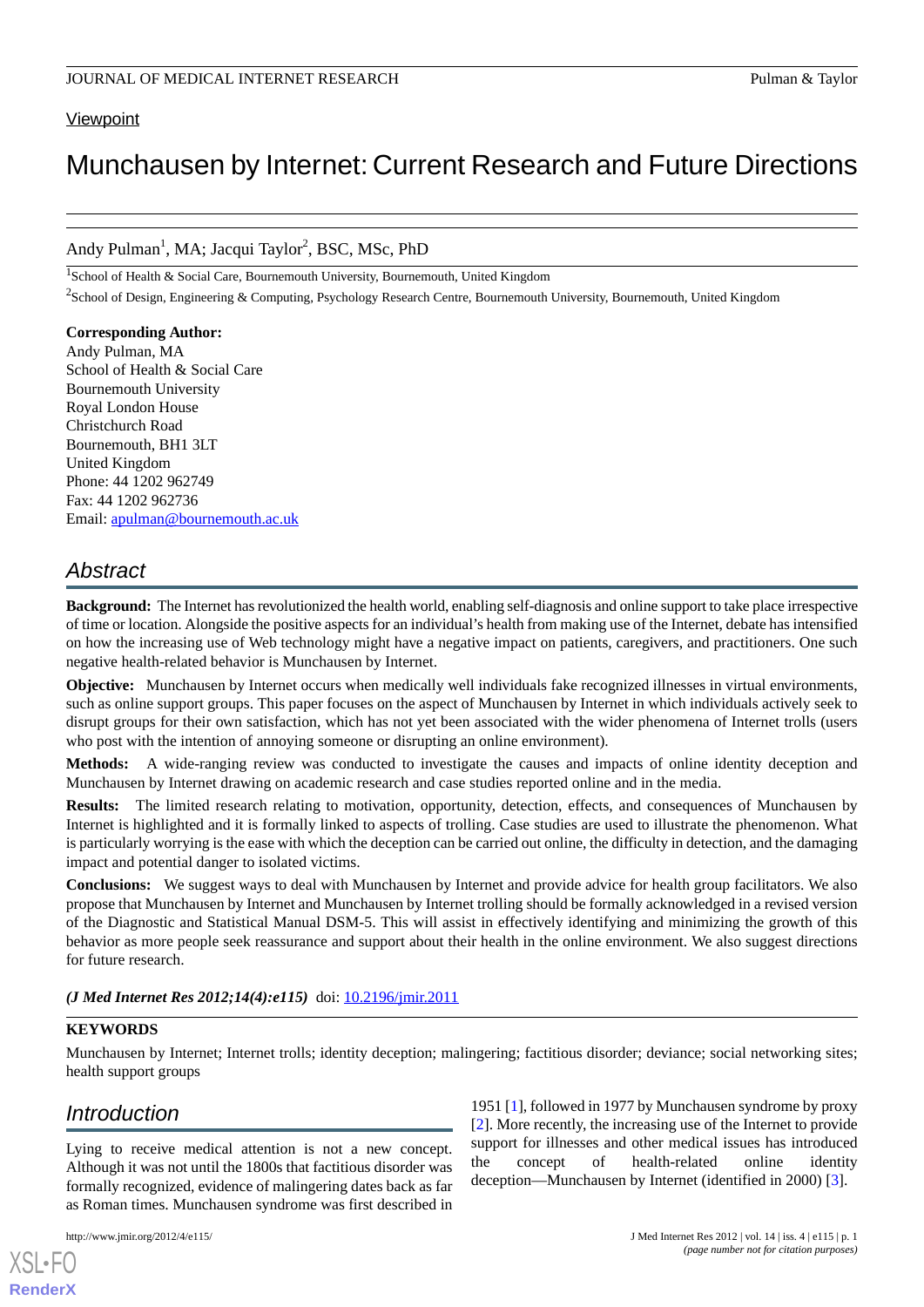This paper reviews the research about the origins and evidence relating to these disorders. The limited research relating to motivation, opportunity, detection, effects, and consequences is highlighted with case studies. We conclude with practical and theoretical suggestions. We suggest practical ways for the health care community to deal with Munchausen by Internet and provide advice for health support group facilitators. We propose that Munchausen by Internet and Munchausen by Internet trolling be formally acknowledged and suggest future research directions.

#### **Types of Deception Regarding Health**

#### *Malingering*

Malingering is defined as a deliberate behavior for a known external purpose [[4](#page-7-3)]. Resnick [[5\]](#page-7-4) described three types of malingering: (1) *pure malingering* in which the individual falsifies all symptoms; (2) *partial malingering* in which an individual has symptoms but exaggerates the impact they have on daily life; and (3) *false imputation* in which the individual has valid symptoms but is dishonest as to the source of the problems. Other forms of malingering are *simulation* in which a person emulates symptoms of a specific disability and *dissimulation* in which the patient denies the existence of problems that would account for the symptoms (eg, drug abuse).

Historically, the Roman physician, Galen, presented the earliest evidence of malingering in the second century AD. One patient pretended to suffer from colic in order to avoid a public meeting and another faked a knee injury in order to remain home while his master took a long journey [[6\]](#page-8-0). Causes of malingering vary. Although the malingering individual is seeking tangible gains, such as time away from work or avoiding an activity, the underlying motivation differs [\[3](#page-7-2)].

Malingering was widespread throughout Russia during the early 1950s because people sought to escape sanctions or coercion [[7\]](#page-8-1). Russian physicians were limited by the state to only four medical dispensations. Patients were identified as: (1) needing medical care, (2) thinking they needed medical care, (3) faking, or (4) making direct pleas for medical dispensation. Low social trust is exhibited when certain ethnic groups have low trust in health care as an institution because of historical oppression and deception of their cultural group [[8\]](#page-8-2). The early dependence upon doctors by poor Russian laborers has been said to have altered the doctor-patient relationship to one of mutual mistrust and deception [\[7](#page-8-1)]. If an individual patient trusts their doctor because the doctor has been assessed as trustworthy over time, this is an example of interpersonal trust. Recent health care literature has explored the role of patients' trust in patient behaviors such as adhering to medical advice, malpractice litigation [[9\]](#page-8-3), and seeking health care services [\[10](#page-8-4)]. Some researchers believe that recent changes in health care practices are undermining the trust relationship between patients and physicians [\[11](#page-8-5)], with particular emphasis on the fact that technology is replacing the human element in medical practice thereby reducing patient's trust in physicians [\[9\]](#page-8-3). Trust has been defined as a feeling (often based on inconclusive evidence) of certainty that a person or a thing will not fail [[12\]](#page-8-6). There are several trust relationships. The three trust relationships relevant to this discussion are: (1) *interpersonal trust* defined as a

[XSL](http://www.w3.org/Style/XSL)•FO **[RenderX](http://www.renderx.com/)** human's trust with another human whether face-to-face or through a device; (2) *social trust* defined as a human's trust with a system or institution; and (3) *trust in automation* defined as a human's trust with technology or a device.

There are no quantifiable numbers on how many people might misuse the Internet to abuse trust relationships, but many researchers have shown how the Internet lends itself to deception [[3\]](#page-7-2). People might malinger online for external incentives, such as money or gifts, but fraud is usually the principle motivation [[4\]](#page-7-3). Within the medical arena, the Internet offers anonymous access to vast amounts of information on illnesses and support groups for rare diseases, opening up opportunities for people with the urge to pretend they are sick and abuse trust [\[13](#page-8-7)].

#### *Factitious Disorder and Munchausen Syndrome*

Factitious disorder (FD) is an umbrella category covering a group of mental disturbances in which patients intentionally feign physical or mental illness without obvious benefit. Gavin [[14\]](#page-8-8) first described "factitious disease" in 1843. He described soldiers and seamen who mimicked illness to incite compassion or attention. The exact incidence of FD is unknown, but studies suggest that approximately 9% of hospitalized patients on specialty services in tertiary care have FD [\[15](#page-8-9)]. Modern study began in 1951 with an article by Asher [[1\]](#page-7-0), who coined the term "Munchausen syndrome" to describe a subtype of FD. The name came from a German baron who liked to embellish stories of his military exploits to impress listeners. Subsequently, lying and Munchausen were connected in German culture [\[16](#page-8-10)]. A series of patients whose medical histories consisted mainly of falsehoods and who visited and deceived hospitals and doctors have been described in the medical literature [[1\]](#page-7-0).

People with Munchausen syndrome go to incredible lengths to appear sick or to make themselves sick. For example, a young woman surreptitiously ingested laxatives to cause diarrhea, hypokalemia, and weight loss, and another young woman feigned cancer with the help of fabricated medical records in order to receive chemotherapy [[17\]](#page-8-11). Those with Munchausen syndrome who have medical training are especially convincing. Others read up on diseases so they can mimic symptoms accurately [[18\]](#page-8-12). Some become so proficient that they can fool doctors into ordering needless tests and even operations in some cases. Munchausen syndrome tends to be chronic and people with it usually become habitual deceivers [\[19](#page-8-13)]. Savino and Fordtran [[17\]](#page-8-11) proposed that it was likely that many cases of factitious cancer were never discovered and predicted that with advances in computer technology the quality of forged medical records would improve in the future. This is shown by the recent case of an individual using medical images obtained from the Internet to support claims of ankle dislocation [\[20](#page-8-14)].

#### *Munchausen Syndrome by Proxy and Fabricated or Induced Illness*

In 1977, Munchausen syndrome by proxy (MSP)—also known as factitious disorder by proxy—was first described by Meadow [[2\]](#page-7-1). One mother had poisoned her toddler with excessive quantities of salt and another mother had introduced her own blood into her baby's urine sample. MSP refers to a parent or other adult caretaker who repeatedly seeks medical attention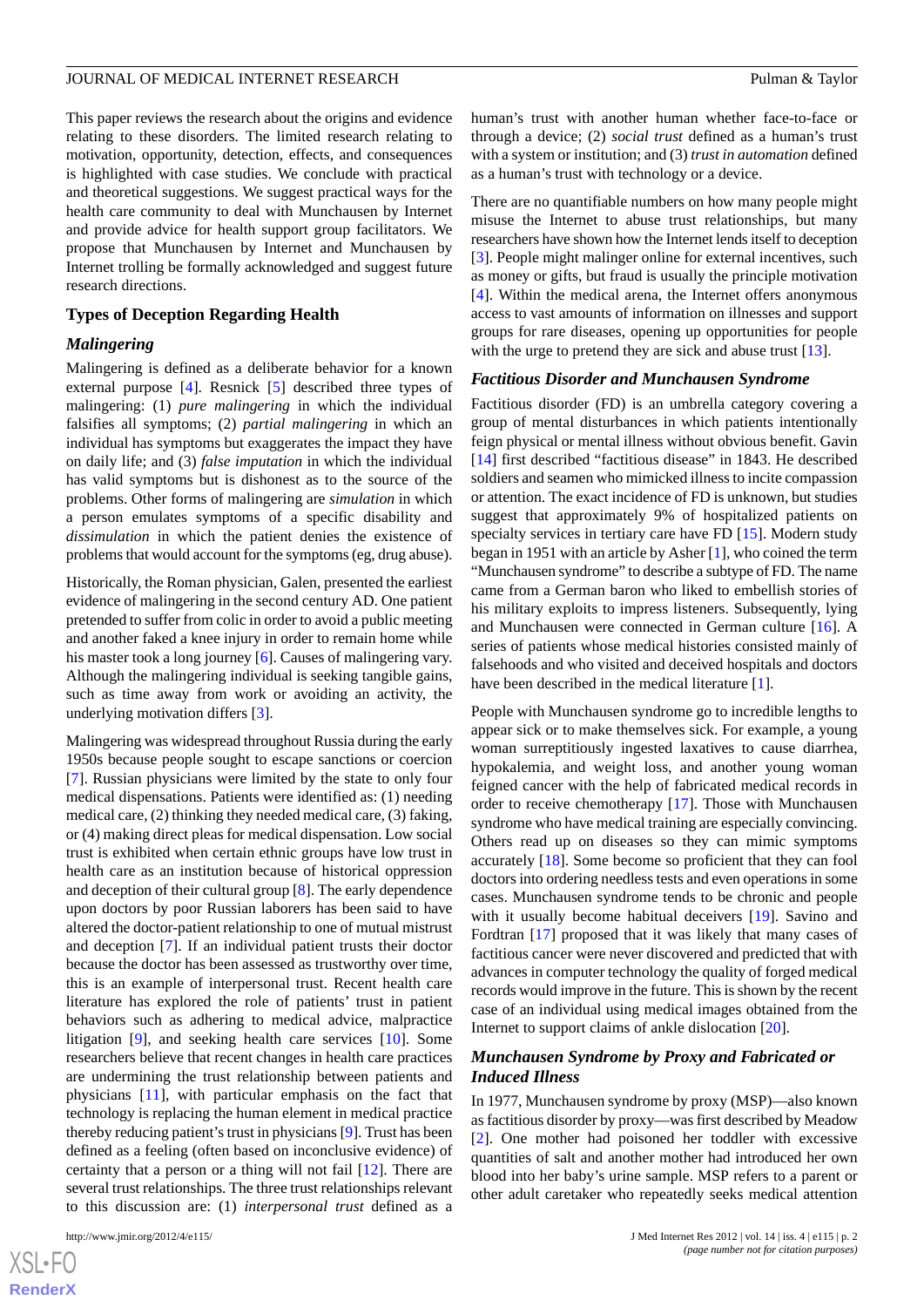for their children, whose symptoms they have faked or induced, sometimes causing real harm to the child, and/or subjecting them to unnecessary investigations and interventions. Many hypotheses have been proposed to explain MSP. Some have noted that patients with the condition often present traumatic events—particularly abuse and deprivation and numerous hospitalizations in childhood—and as adults may have lacked support from family and friends. Others consider that it allows patients to feel in control as they never felt in childhood [[21\]](#page-8-15). Savino and Fordtran suggested that it might represent the patient's attempt to cope with emotional distress [[17\]](#page-8-11).

In the United Kingdom, MSP is now termed "fabricated or induced illness" (FII) [\[22](#page-8-16)], although MSP is still widely used in other countries. The British Paediatric Surveillance Unit (BPSU) carried out a study of FII cases and identified 97 cases in the United Kingdom over a two-year period. This equated to 1 child in every 5000 being affected by FII, but it is likely that this figure underestimates the true scale of the problem. Another study estimates that the number of children affected by FII could be as high as 1 in 1100 [\[22](#page-8-16)].

## *Munchausen by Internet and Munchausen by Proxy by Internet*

In 1983, the case of "Joan and Alex" shocked users of a CB radio channel of the national network, CompuServe, when a male psychologist (Alex) masqueraded as a disabled woman (Joan) in an attempt to use the trust and intimacy attained in the online interactions for his own social gain [[23\]](#page-8-17). In 2000, Munchausen by Internet was identified by Feldman [[3\]](#page-7-2) to describe an individual seeking attention by playing out a series of dramatic near-fatal illnesses and recoveries that increasingly strain credulity. A Google search for the term yields more than 7000 search results. There is also an extensive Wikipedia entry [[24\]](#page-8-18) that has been revised 285 times since its creation in 2007—an average of 61.5 edits per year—suggesting that the term has now comfortably entered the online vernacular of Internet users. Munchausen by Internet can have devastating effects within online discussion groups, destroying trust when the hoax is exposed [[3\]](#page-7-2). The virtual communities that were created to give support, as well as general non-medical communities, often express genuine sympathy and grief for the purported victims. However, when fabrications are suspected or confirmed the ensuing discussion can create schisms, destroying some communities and altering the trusting nature of members in others.

As yet, Munchausen by Internet has not been officially recognized by the American Psychiatric Association in the Diagnostic and Statistical Manual of Mental Disorders (DSM-IV). The DSM-5 is currently in review, but makes no mention of Munchausen by Internet although FD is listed in two proposed subtypes: (1) factitious disorder imposed on self and (2) factitious disorder imposed on another*.* However, these entries make no reference to the Internet in the diagnoses [[25\]](#page-8-19). A generic search on the DSM-5 review website for the term "Internet" locates one relevant mention in illness anxiety disorder under somatic symptom disorders, but this does not mention FD. One of the diagnostic criteria is that the person "performs related excessive behaviors (eg, checking one's body

 $XSJ \cdot F$ **[RenderX](http://www.renderx.com/)** for signs of illness, repeatedly seeking information and reassurance from the Internet or other sources)..." [\[26](#page-8-20)]. The DSM-5 review proposes minor modifications to factitious disorders under the umbrella of somatic symptom disorders in their own chapter. The most important modification is the elimination of the distinction between factitious disorders involving predominantly physical versus psychological symptoms. Also, factitious disorder by proxy is now termed "factitious disorder imposed on another"  $[25]$  $[25]$ , with the perpetrator receiving the diagnosis, not the victim.

New cases of Munchausen by Internet are identified regularly. Recent examples demonstrate the versatility of using online formats for FD, including the adoption of multiple personae and the substantial time and effort expended to contrive complex and dramatic fake identities and conditions [[27\]](#page-8-21). One case documented a brother-sister dyad who created an elaborate narrative to lure a woman into providing time and attention under false pretences. Elizabeth, the victim, had multiple sclerosis and was seeking online support through a social networking website hoping to connect with others coping with chronic illness [\[27](#page-8-21)]. In another case, after being diagnosed with a chronic illness, Helen sought to better understand her rare condition by turning to Internet resources for more information [[27\]](#page-8-21). Her research led her to discover an online support community and she joined a support group designed specifically for people with her disease. Helen created a number of fake personae: "Isabelle" (Helen's good friend), "Justin" (her boyfriend), and Justin's father and sister to carry on the story after "Justin" passed away. Helen also fabricated two other storylines including one that featured an ailing mother who had tragically lost two children to illness. Another case concerned a 44-year-old woman who said she had been diagnosed with chronic myeloid leukemia. Had the documents presented by her not aroused suspicion, she would have undergone a bone marrow aspirate and chemotherapy [[28\]](#page-8-22).

Munchausen by Internet has also expanded to MSP on the Internet [[29\]](#page-8-23). In 2009, Emily McDonald was arrested for injuring her daughter, Dakota, who had been in and out of hospital since her premature birth. When Dakota did not recover in hospital and her blood cultures showed odd results, staff became suspicious and set up a camera in her hospital room. On video, they caught McDonald putting fecal matter into Dakota's feeding tube. McDonald's case appeared to be MSP; however, she was also posting about her daughter and her illness on her own blog (no longer publically accessible). Although not diagnosed with MSP, she admitted to second-degree injury to a child and was sentenced to 20 years in jail [\[30](#page-8-24)].

# *Munchausen by Internet*

#### **Negative Impact from Health-Related Online Support**

Debate has intensified on how the increasing use of Web technology might have a negative impact on patients, caregivers, and practitioners. For example, there can be a high ratio of false or irrelevant information compared to useful information on the Web. Eysenbach et al [\[31](#page-8-25)] systematically reviewed studies of health website evaluations and found that the most frequently used quality criteria included accuracy, completeness, and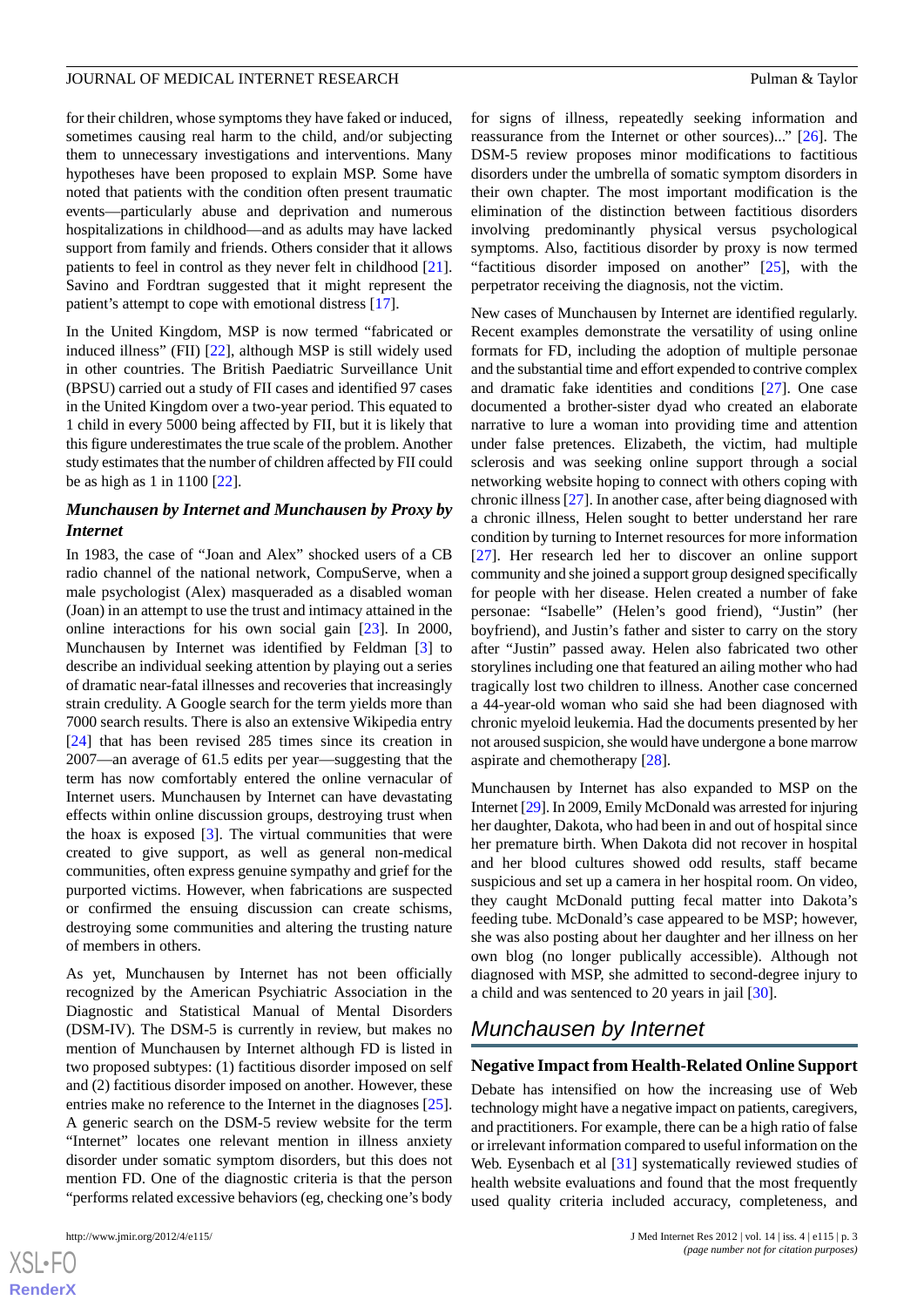technical criteria related to site design (eg, visual appeal, layout, and readability). In their review, the authors noted that in 70% of the studies they had examined, the quality of health-related Web content was found to be low according to the authors of the reviewed studies. The incidence of false data in online self-help groups is unknown, although assumed to be high because of the absence of group rules and guidelines and few controls to prevent people from posting erroneous or off-topic information. Joinson [\[32](#page-8-26)] noted that the format of a childcare email list, which seemingly encouraged venting and the name calling of parents and children amidst unconditional support of other caregivers, created an environment which led to the acceptance of practices that were not child-centered and were potentially damaging to the children. This was because the legitimization of negative attitudes and approaches could have led to the continuation of these behaviors. The online "pro-anorexia" underground is a movement that supports those with anorexia and adopts an anti-recovery perspective on the disease [[33\]](#page-8-27). While encouraging a non-healthy diet to sustain an anorexic lifestyle, the movement also recommends the radical use of weight-loss pharmaceuticals—conventionally used to treat obesity—to pursue and maintain low body weight. There are similar movements in other online disease communities, such as supporters of chronic fatigue syndrome who advise abundant rest and avoidance of activity for sufferers, which is in direct opposition to medical advice [\[34](#page-9-0)]. Finally, the Internet may also play a major role in the development and spread of beliefs that are unsupported by scientific evidence. For example, the spread of information about Morgellons disease on the Internet has led to several cases of delusional parasitosis [[35\]](#page-9-1). In response, Vila-Rodriguez and MacEwan [\[36](#page-9-2)] recommended in a letter to the American Journal of Psychiatry that an awareness of the capacity of the Internet to enable and spread shared delusional ideation was essential to current medical practice.

#### **Review of Recent Munchausen by Internet Literature**

We conducted a review of Munchausen by Internet literature over the previous two years by using both academic and social media sources. Searches using the term "Munchausen by Internet" were conducted on both PubMed and Google Scholar. In 2012, there were 8 published articles listed on Google Scholar, but none were relevant because they either contained citations which referred to old research or had no specific link between Munchausen syndrome and the Internet. The Technorati search engine was used in addition to search the blogosphere for recent blog postings or blogs on the terms "Munchausen by Internet" and "Munchausen" generated during the first half of 2012, but no relevant blogs or posts were identified.

#### **Motivation**

Because many instances of Munchausen by Internet take place in a group situation, social psychology offers a number of theories that can be applied to explain this type of online behavior. Drawing on disinhibition theory, Suler [\[37](#page-9-3)] highlighted two features of the Internet that made deception easier: (1) asynchronicity allows a dynamic approach to identity presentation and enables quick changes between identities and styles, and (2) the lack of feedback and the anonymity or

[XSL](http://www.w3.org/Style/XSL)•FO **[RenderX](http://www.renderx.com/)** unfamiliarity of the audience can reduce concern for others' views. Similarly, Taylor and MacDonald [[38\]](#page-9-4) applied the theories of de-individuation and social identity to explain more uninhibited behavior and more self-disclosure in some online settings. Drawing on motivations for deception and group effects, Mealy et al [\[39](#page-9-5)] found that lies motivated by a desire to benefit others were considered to be more acceptable than lies that primarily benefited the self. Additionally, lying to the *out-group* (the social group to which someone does not identify) was perceived as being more acceptable than lying to the *in-group* (the social group to which someone psychologically identifies themselves with as a member).

Other areas of psychology offer theories of relevance, for example those relating to self-presentation and identity. Research has shown a link between low self-esteem and the need for popularity to the way individuals manipulate relationships and the way they perceive others' online relationships [[40\]](#page-9-6). Walther [\[41](#page-9-7)] noted there is a propensity for disinhibition, projection, and transference, wherein there are no visual or auditory inputs that can place the text in its proper context or assist the correct interpretation of that text. People fill in the missing pieces in the picture of others they meet online, not fully aware that the picture they are forming is based partly on their own unconscious desires regarding who they want that person to be and how they want them to act. This occurs at the same time as the person is taking advantage of the anonymity inherent in text-only communications to present their best possible face. A feedback loop can arise as these selective presentations are responded to in-kind, creating a hyperpersonal aspect to Internet communications. The Hyperpersonal Model [[42\]](#page-9-8) proposes that the Internet affects three parts of the communication process. These can be applied to understand the way in which Munchausen by Internet users manipulate the Internet to manage impressions and also to explain how others make interpersonal impressions based on that information. The three parts of the communication process are:

1. Receivers who have an idealized perception of the message sender because subtle context cues take on a stronger value in online communication. An absence of face-to-face cues means that receivers may be acutely sensitive to any subtle social or personality cues, so partners build impressions of one another based upon minimal cues.

2. Message senders have a greater opportunity to optimize their self-presentation to others and themselves.

3. The asynchronous channel allows more time for senders and receivers to consider the messages they send and receive, so that only using text can create an idealized picture.

It is possible that some Munchausen by Internet sufferers could be driven by the simple enjoyment of online deception as highlighted by a study of Web users that found that most online deceivers felt a sense of enjoyment while engaging in online deception [\[43](#page-9-9)]. In 1999, a columnist was introduced in the UK newspaper, *The Observer*, following his aborted suicide attempt and detailing the columnist's last few months before he killed himself [\[44](#page-9-10)]. After protest, it was revealed that the column was a spoof. Chris Morris, an innovative but controversial British broadcaster, wrote the columns that highlighted the inherent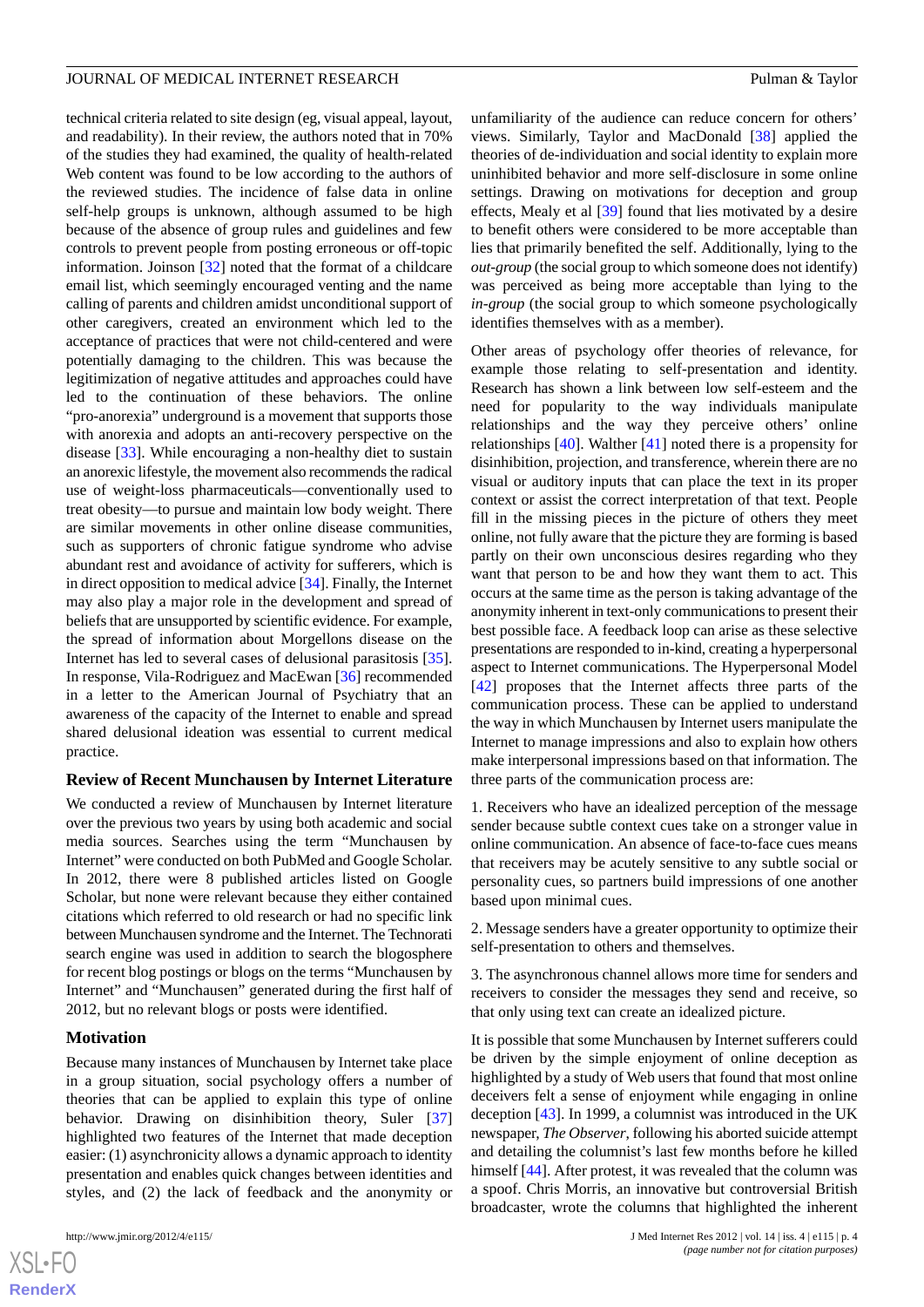cruel, dark comedy of fooling gullible members of the public with stories of fake medical conditions. This willingness of broadsheet media to embrace and portray a borderline style of comedy can have unpleasant outcomes within an Internet environment. One clue might lie in the power granted by online communities to quantify the sympathy for an illness or the shock of a death through comments boxes or replies to a journal thread [[13\]](#page-8-7). During a lengthy battle against terminal illness, blog writers can attract support from thousands of friends who follow them through treatments and who become emotionally involved when they die. In more than one example, bereaved online friends have created tribute websites where they have posted poetry and photographs in memorial books. This can feed the desire of a narcissist and as they create an imaginary online long-term condition leading to a fake death, can provide a lonely individual with attention that they may never have previously known. This view is supported by Feldman [[3](#page-7-2)], who linked the engaging and intense nature of these deceptions to sadism. This motivation can be seen to be at both intrapersonal (sadistic) and interpersonal (attention) levels.

Stokes [\[45](#page-9-11)] argued that online social networks offer more methods to manage the impressions of others than are available through structured websites. He referred to a study that found Facebook users' identities were not the identities that they had established in the offline world, nor were they close to the identities that they had constructed in other anonymous online environments. They were the hoped-for possible identities users wanted to have in the offline world, but had not yet been able to establish.

There is little research regarding the psychology of Munchausen by Internet, but there are indications that some online self-presentation may be motivated by narcissistic or sadistic tendencies, as is the case with FD. In one analysis of patients with FD, it was found that 9 patients (50%) had borderline personality disorder, 6 (33%) had narcissistic personality disorder, and only 3 patients (17%) did not demonstrate coexisting self-pathology [[15\]](#page-8-9). A study of Internet dating sites by Ellison et al [\[46](#page-9-12)] found that people acted differently in social networking environments depending on whether or not they were interacting anonymously. This finding has important implications for understanding identity in the online world because it indicates that online self-presentation varies according to the nature of the online setting. Oltmanns [\[47](#page-9-13)] described narcissism as a pervasive pattern of grandiosity, a need for admiration, and an exaggerated sense of self-importance. Mehdizadeh [\[48](#page-9-14)] associated the term with positive self-views of agentic traits, including intelligence, physical attractiveness, and power. Central to most theoretical models of narcissism, the use of social relationships is employed to regulate narcissistic esteem. However, narcissists do not focus on interpersonal intimacy, warmth, or other positive aspects of relational outcomes. Instead, they use relationships to appear popular and successful, and they seek attractive, high-status individuals as romantic partners [\[49](#page-9-15)]. Despite their tendency to seek out many superficial, empty relationships, narcissists rarely pursue these commitments for long periods of time. Relationships are pursued solely when an opportunity for public glory presents itself [[49\]](#page-9-15).

[XSL](http://www.w3.org/Style/XSL)•FO **[RenderX](http://www.renderx.com/)**

#### **Netiquette and Trolls**

The aspect of Munchausen by Internet where individuals actively seek to disrupt and cause problems for their own satisfaction or enjoyment (sadism versus narcissism) has until now not been consciously associated with the wider phenomena of Internet "trolls." We believe that this connection should be formally acknowledged to assist in controlling, effectively identifying, and minimizing the growth of this behavior as more people seek reassurance and support about their health in an online environment. Netiquette (short for "network etiquette") is the dos and don'ts of online communication covering common courtesy online and the informal "rules of the road" of cyberspace [\[50\]](#page-9-16). A *troll*is someone who posts or sends messages online with the intention of annoying someone or disrupting a discussion or environment [[51\]](#page-9-17). The practice of trolling has been compared to the fishing term in which a line is set in the water and the bait is dragged slowly back and forth in the hope of getting a bite [\[52](#page-9-18)].

Donath [\[52\]](#page-9-18) outlined the ambiguity of identity in a disembodied virtual community and provided a concise overview of identity deception games, which trade on the confusion between physical and epistemic communities. Trolling has been portrayed disdainfully in mainstream media outlets, often referencing the willingness of some Internet trolls to go to extreme lengths in their attempts to elicit reactions. In 2010, the Australian government became involved after trolls defaced the Facebook tribute pages of two murdered children. The Australian Minister of Communications decried the attacks as evidence of the need for greater Internet regulation [\[53](#page-9-19)]. In the wake of these events, Facebook responded by strongly urging administrators to be aware of ways to ban users and remove inappropriate content from Facebook pages. It is recommended that ignoring a troll is almost always the best approach, because if nobody responds the troll will eventually get bored and go away [\[51](#page-9-17)]. Experienced participants in online forums know that responding tends to encourage trolls to continue disruptive postings—hence the oft-seen warning, "do not feed the troll" (DNFTT). However, experts tend to inhabit the tougher, streetwise environs of Internet technical or film forums rather than in the supportive and empathetic environment of an online health support group, which can cause more of a shock when Munchausen by Internet trolls are unmasked.

#### **Opportunity**

Recupero [\[54](#page-9-20)] highlighted instances of psychiatric patients engaged in impression management to influence the outcomes of psychiatric interviews [[55\]](#page-9-21). Impression management also plays an important role in online conversations. Barak [\[56](#page-9-22)] believes that many Internet users prefer others to perceive and interact with an online persona and that material chosen to post online can help to deepen a preferred social impression. Conversely, profiles posted on social networking sites (eg, Facebook) may contain information contradicting the evaluee's intended impression. Photographs, perhaps artificially composed, and other material can be posted and tagged online showing a person's name or identity without their knowledge or permission regardless of whether the person is familiar with or naïve about Internet influence. Similarly, records of negative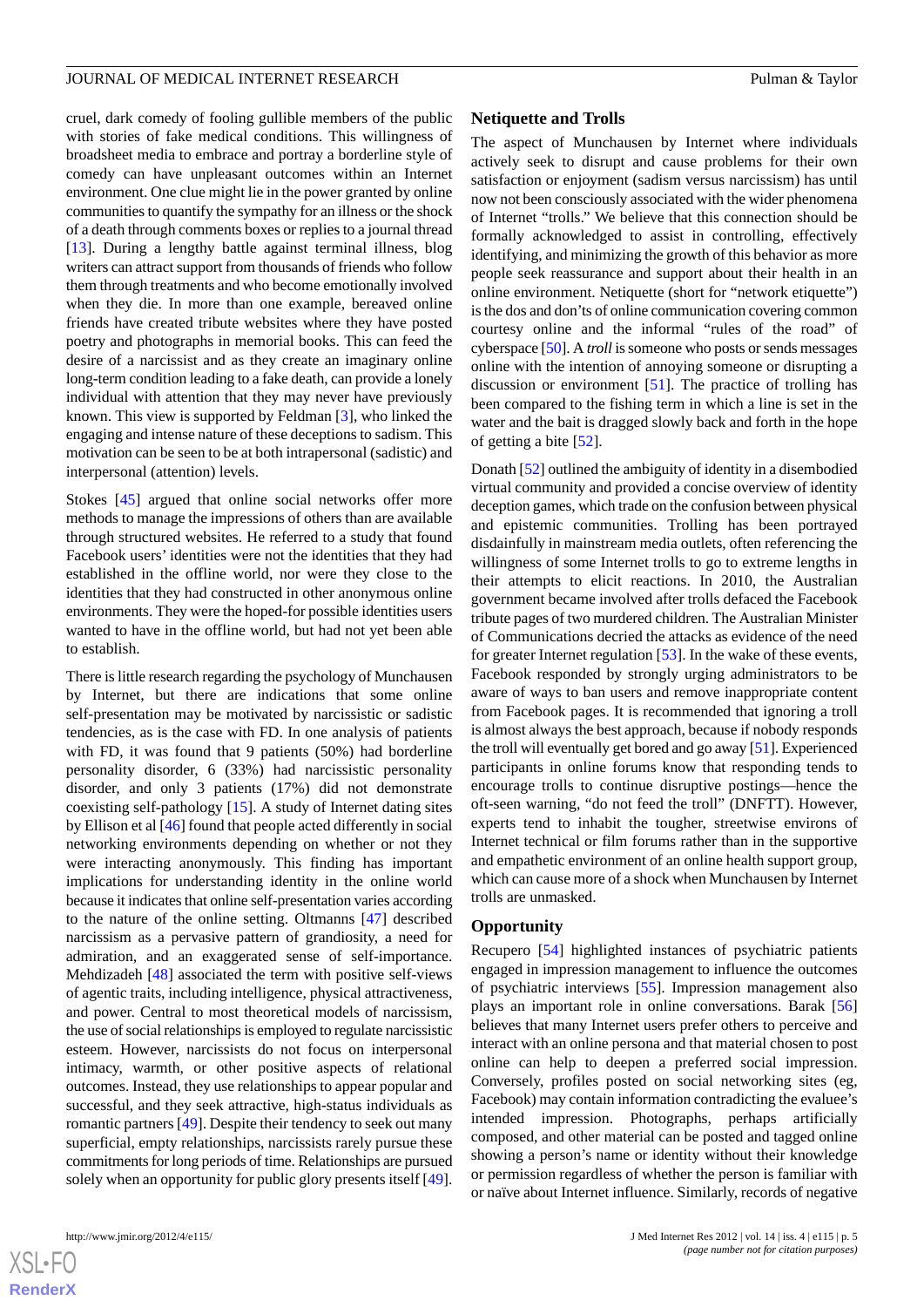behavior can remain online for years becoming part of an individual's digital footprint [[57\]](#page-9-23).

Computers allow people with sufficient technical skills to access medical records and use them to falsify medical histories [[20\]](#page-8-14), while the open trusting environments of communication forums—established for the sole purpose of giving support to members facing significant health or psychological problems—are easily infiltrated because of the social nature of the groups. This is an endemic problem with online communication as the Internet helps to break down the physical barriers that assist in preventing the spread of lies [[58\]](#page-9-24). The proliferation of newsgroups and chat rooms offers a limitless audience for fake narratives with people able to move from one support group to another [[18\]](#page-8-12). Some, pretending to be ill, have joined more than one, and some might sign on to a single group multiple times by using different names and acting out different roles. A *sock puppet* is an online identity used for purposes of deception. The term, a reference to the manipulation of a hand puppet made from a sock, originally referred to a false identity assumed by a member of an Internet community who spoke to, or about, himself while pretending to be another person, but it now includes other uses of misleading online identities, such as those created to praise, defend, or support a third party [[59\]](#page-9-25). The development of FD in online groups and forums is made easier by the anonymous and malleable nature of online identity along with easy access to the Internet, which allows sock puppets to thrive without any negative consequences to themselves. For example, Andrea, a 40-year-old single mother, began posting on an ovarian cancer forum that she had concerns over her worsening abdominal pain. Shortly after joining the forum, Andrea announced that she had been diagnosed with ovarian cancer. After being confronted by suspicious group members, Andrea confessed to her deception and the use of sock puppets. In addition to playing herself during her illness and online death, she had posed as her daughter "Brittney" and her daughter's boyfriend "Chris" [[27\]](#page-8-21).

#### **Detection**

Although some Munchausen by Internet perpetrators display a remarkable degree of research and endurance, able to stretch the fiction over many months, even the most dedicated can slip up eventually. Outwardly, there might not be any clues to suggest that they are anything other than normal support group members, but slight details can introduce contradictions and, although anyone caught up in the deception may be willing to forgive a slight oversight, some are more methodical. They are prepared to investigate so that few contradictions will escape over time. Savino and Fordtran [\[17](#page-8-11)] suggested that diagnosis of factitious cancer is usually made by detection of inconsistencies in medical history, by evidence of fabrication of medical records, by lies patients tell about their health insurance, or by doctors who begin to doubt the patient's story. A story of prolonged survival with a usually lethal cancer has helped reveal factitious cancer in some cases. Based on his experience with Munchausen by Internet, Feldman [\[3](#page-7-2)] listed some methods of detection:

1. Posts consistently duplicating material in other posts, books, or health-related websites.

2. Characteristics of the supposed illness emerging as caricatures.

3. Near-fatal bouts of illness alternating with miraculous recoveries.

4. Fantastical claims, contradicted by subsequent posts, or flatly disproved.

5. Continual dramatic events in the person's life, especially when other group members have become the focus of attention.

6. Feigned blitheness about crises that will predictably attract immediate attention.

7. Others apparently posting on behalf of the individual having identical patterns of writing.

Griffiths et al [[20\]](#page-8-14) recommended that all clinicians question histories that did not match examination findings, ensuring that all radiographs were adequately labeled with patient-specific information, and being aware of radiographic inconsistencies.

There are several strategies commonly employed in confronting FD. In one case series, patients were carefully confronted with the factitious nature of their illness. Although 13 of the 33 (approximately 39%) admitted feigning illness, most of the patients' illnesses improved following this strategic confrontation [\[15](#page-8-9)]. In most cases, group members' discovery of Munchausen by Internet can lead to a similar strategic confrontation [[3,](#page-7-2)[27\]](#page-8-21) with the typical response being a protest of innocence and an allegation of mistreatment by the group, followed by disappearance [[3\]](#page-7-2). Due to the elusive nature of online identities, most wronged group members are unable to pursue the fakers. Many either lock their journals so that only their friends can access them, or else purge them entirely and deny the fraud. Suspicious group members are sometimes able to take screenshots as evidence of the fraud, but many perpetrators slip away, either sufficiently chastened to stop the deceptions or to simply reappear in another online group.

#### **Effects and Consequences**

The Munchausen by Internet troll can be costly in several ways. A troll can disrupt the discussion on a newsgroup, disseminate bad advice, and damage the feeling of trust in a Web community. Furthermore, in a group that has become sensitive to trolling—where the rate of deception is high—some honest but naïve question can be quickly rejected as trolling. This can be off-putting to a new user who is immediately bombarded with accusations when venturing a first post. Even if an accusation is unfounded, being branded as a troll can be damaging to an online reputation. Herring et al [\[60](#page-9-26)] discussed the difficulty inherent in monitoring trolling and maintaining freedom of speech in online communities, concluding that inevitably harassment was more likely to occur in environments where lack of censure was a key factor. In wider discussion forums, the broadly accepted ethic of free speech may lead to tolerance of trolling behavior, further complicating the members' efforts to maintain an open-yet-supportive discussion area, especially for sensitive topics. Reactions from Internet forums have been critical of media portrayals of trolls, stating that trolling is nothing new and has become part of accepted Internet culture. While not condoning the viciousness of troll attacks, forum

```
XSI - F(RenderX
```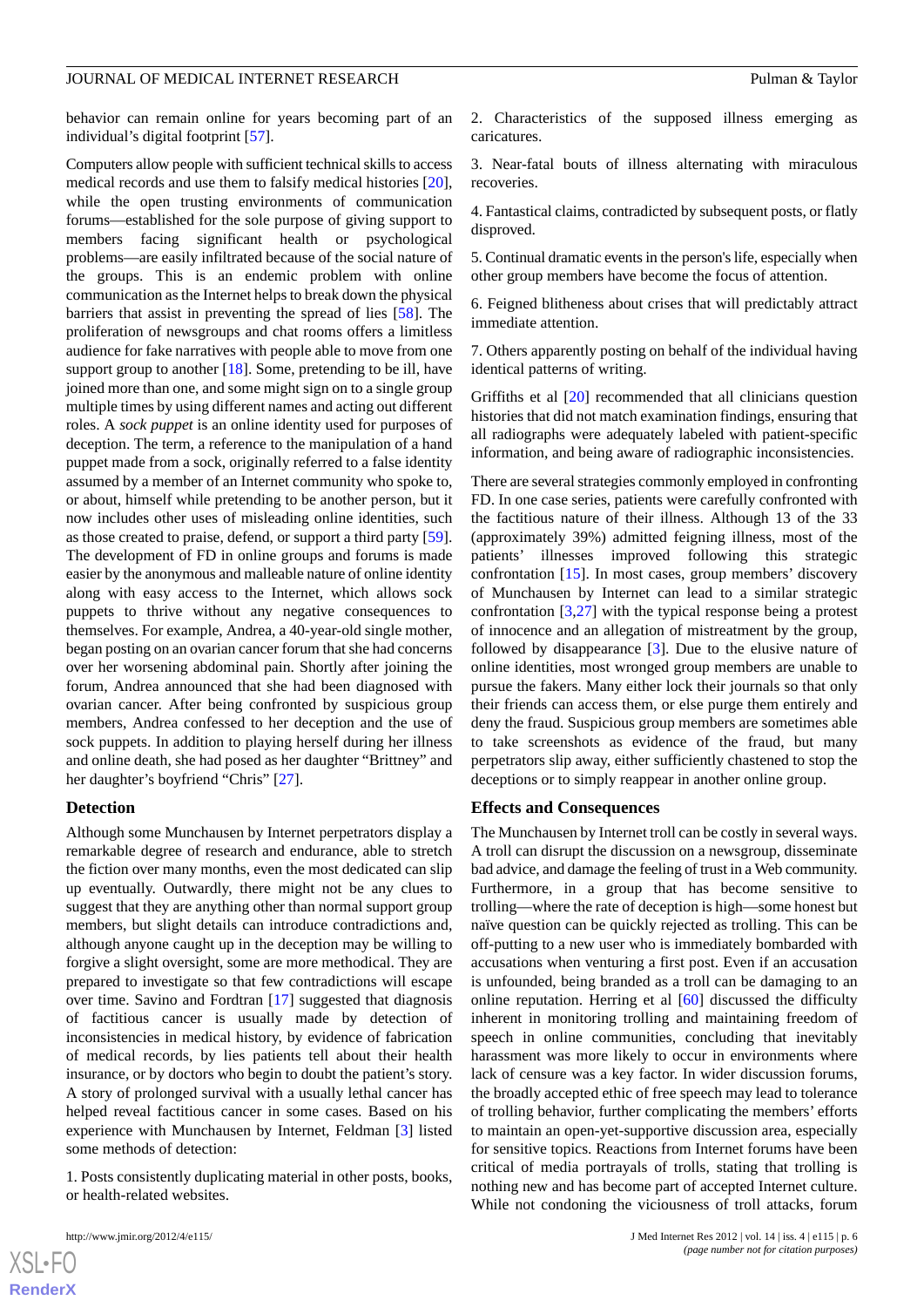discussions regularly express concern that mainstream media coverage of trolling ultimately results in more trolling because widespread attention represents the reaction that trolls seek. However, in the insular, empathic environment of a support group, the reaction can be more severe. Grady [\[18](#page-8-12)] detailed the case of a 15-year-old girl who communicated with members of a virtual support group for parents of babies who were critically ill. Kim claimed to have a baby requiring treatment and as she detailed the timeline of her baby's treatment, other members of the group became personally involved and were devastated when she said her baby had died. Subsequently, she appeared online saying she was pregnant again and that she feared the second baby would be born prematurely. After the early birth of her second baby, the same cycle was reenacted, but this time a group member (a psychologist and the mother of twins born prematurely) gradually became suspicious. She confronted Kim, who subsequently posted a confession and apology. Kim withdrew from the group and was taken off the list by its owner, but her behavior had a negative effect on a group who had been trusting and close-knit until then [[18\]](#page-8-12). Some parents expressed feelings of betrayal, and many stopped posting messages. People in the group agreed to provide information so that a coordinator could verify they were really parents of premature babies. Some new participants were put off by the atmosphere of suspicion, but the group gradually bounced back. However, those who encountered Kim would obviously never view new postings in quite the same way again.

Application of the term "troll" is highly subjective. Some readers may characterize a post as trolling, whereas others might regard the same post as a legitimate discussion contribution, even if controversial. Sometimes the term is used as a strategy to discredit an opposing position by attacking its proponent. Calling someone a troll makes assumptions about a writer's motives. Regardless of the circumstances, controversial posts may attract a particularly strong response from those unfamiliar with the robust dialogue found in some online, rather than physical, communities. The popularity of Facebook means strangers can often build and maintain relationships entirely on the Internet. This anonymity permits any number of lies to be accepted as truth, and inventive deceptions, with whatever motive, can be carried all the way to an online grave. However, there is also the potential danger that overzealous group members might make the erroneous assumption that every death encountered online is fake. Most social network sites now allow relatives of deceased users to choose to keep profiles online as a memorial, allowing users to post tributes and messages, sometimes speaking of the dead in the third person, sometimes in the second person. In effect, a profile site is converted into a tribute site, a space of commemoration—a sort of open-ended electronic wake [[45\]](#page-9-11). In the case of a real death, it can be just as harrowing for the bereaved to read comments claiming that the death has been faked.

# *Conclusions*

More research is required to be able to provide evidence-based advice to victims of suspected Munchausen by Internet trolls and for facilitators of discussion groups to effectively manage interactions. As this is one area of the literature that does not

[XSL](http://www.w3.org/Style/XSL)•FO **[RenderX](http://www.renderx.com/)** yet yield much information, one methodology that could possibly be adopted for further study is based on qualitative content analysis (QCA), which is gaining much support in studies of social interactions in online support communities [[61\]](#page-9-27). QCA provides a way to study manifest and latent content within a body of text. Analysis of what the text says describes the visible components, referred to as the *manifest content*. Analysis of what the text talks about involves interpreting the underlying meaning of the text, referred to as the *latent content*. Therefore, manifest content might highlight descriptions of illnesses, while latent content could include descriptions of feelings of sufferers and the context of an illness. The manifest content is usually presented in categories, whereas the latent content is expressed as themes. QCA differs from pure qualitative research as it allows the researcher to emphasize differences between and similarities within codes and categories. Therefore, it could be used to differentiate types of Munchausen by Internet and its different motives.

When Munchausen by Internet seems likely, it might be practical to have some established group members gently question any dubious post owner privately. Although the typical response is vehement denial regardless of the strength of the evidence, the author typically will disappear from the group. In some Munchausen by Internet cases, much like FD cases, individuals can be both perpetrators and patients. For example, the previously described case of Helen who was diagnosed with a chronic illness and went on to create a number of fake personae [[27\]](#page-8-21). Savino and Fordtran [[17\]](#page-8-11) suggested some useful steps for confronting patients suspected of FD:

1. Let the patient know what you suspect but without outright accusation.

- 2. Support the suspicion with facts.
- 3. Provide empathetic and face-saving comments.

4. Avoid probing to uncover the patient's underlying feelings and motivations so as to minimize disruption of emotional defences that are essential to her function.

5. Assure the patient that only those who need to know will be informed of the suspicion of factitious disease.

6. Make sure the staff demonstrate continued acceptance of the patient as a person worthy of their help.

7. Encourage psychiatric help, but if the patient resists do not force the issue.

However, once a perpetrator has been confronted, remaining members of the online group may need psychological help at an individual or group level depending on the extent of the deception and the health topic concerned. For example, individuals may need help in processing their feelings. As a group, help could be directed toward dealing with conflict and blame, and moving forward to refocus the group on its original goals with the aim of protecting and encouraging the original sense of trust. As Whitworth and de Moor [\[62](#page-9-28)] suggest, laws in a physical community are expressed in terms of physical actions and concrete objects that govern what people do, not what they think or feel. Historical law assumes a physical world constrained by time and space, but virtual environments have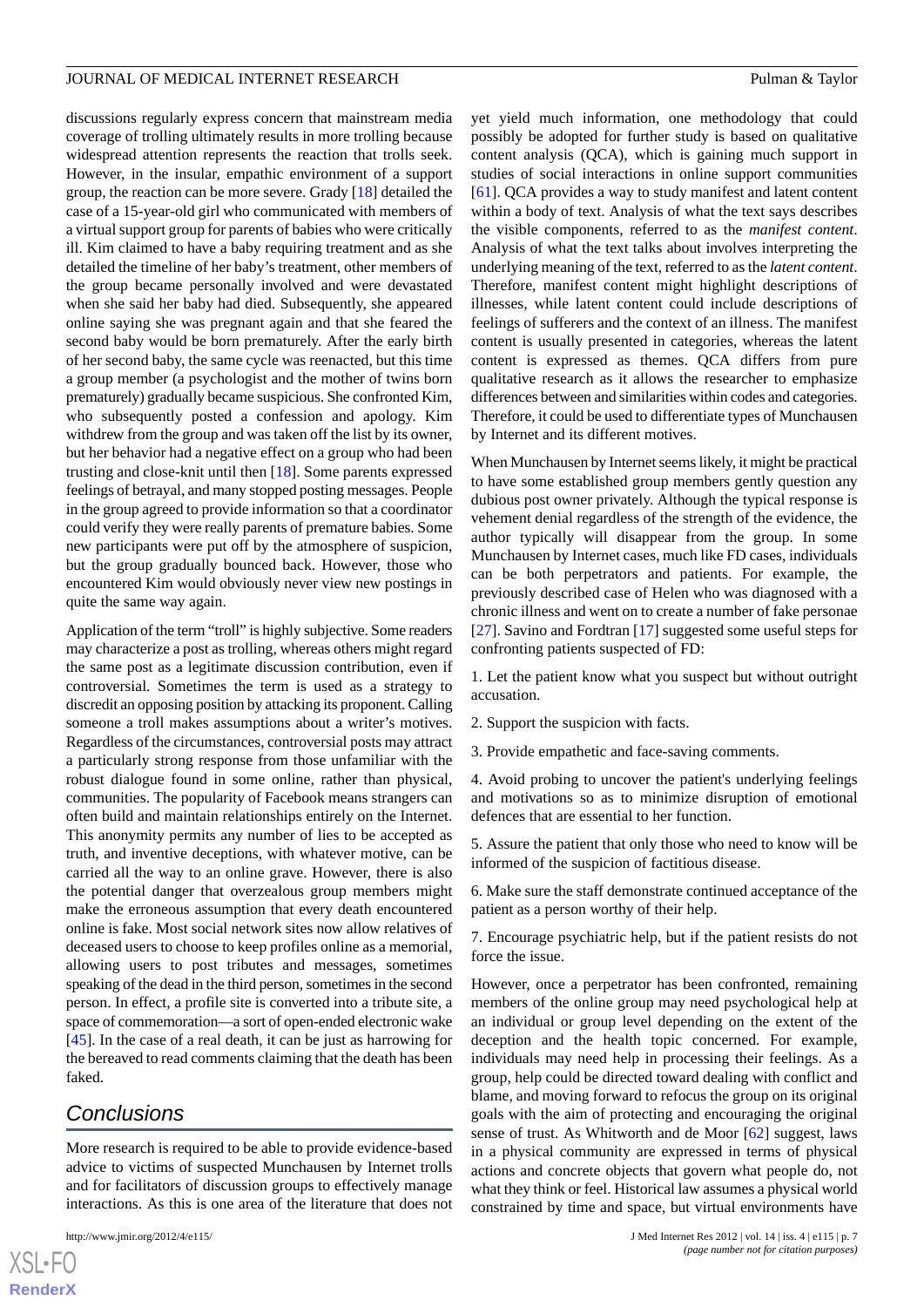significantly different functionality. This means the virtual world is a functionally different world; it may not be appropriate, or even possible, to transfer laws from the physical to the electronic world. Therefore, laws must be re-invented by re-applying legitimacy concepts to virtual contexts such as formulating direct policy to protect health information users in the new world of Internet-based health searching and support. Legal sanctions have yielded some results in controlling the "acting out" of Munchausen's syndrome, but the literature suggests that such measures are ineffective and can sometimes even reinforce bad behavior [[63\]](#page-9-29). It is suggested that the best results within a physician-patient relationship can be achieved by approaching the dilemma from diverse angles [\[28](#page-8-22)].

Historically, the consequences for perpetrators have tended to be minor because few can be pursued or punished unless the wronged individuals are able to prove that the perpetrators have committed an illegal act. However, a 2005 legal case concerning self-help members pursuing an online campaign against a Munchausen by Internet member who challenged posts as defamatory suggests that wronged individuals are able to respond without fear of successful legal reprisal. They might also be able to win a precedent-setting civil case [\[64](#page-10-0)]. Indeed, there is a strong case for considering the sadistic misuse of health-related forums as a form of cybercrime, rather than as an everyday negative risk of using the Internet that must be tolerated and accepted. Consider if a malicious user deliberately (or accidentally) gave out medical information that resulted in a worsening of health or had fatal consequences. Internet protocol (IP) addresses of Munchausen by Internet trolls could be identified and Internet service providers (ISPs) could be enlisted to help identify and "out" frequent perpetrators such as been seen in recent online copyright disputes. Social network providers, such as Facebook, should tighten up their own procedures or, as an alternative, group users might want to consider relocating to more private group-based Internet

communities, such as private Wikis [\[51](#page-9-17)]. Although these do not have the same large population of users, they might increase the security and lessen the chance of encountering a Munchausen by Internet troll online.

Enhanced self-regulation is the most positive action to reduce group risk. It might also be advisable for a health support group to identify a gatekeeper. Although adding extra layers of security and formality before a user could post might be viewed as onerous, the long-term benefits might be worth the additional effort. Facilitators could also clearly state to all members that although most people participating in support groups are honest, all members should balance their empathy with some degree of circumspection. Group members should be especially careful about basing any of their own health care decisions on uncorroborated information supplied in groups, just as they should with any other source on the Internet [[65\]](#page-10-1).

We have reviewed potential motivations and consequences for Munchausen by Internet behaviors, but it is clear that further research is necessary to investigate the psychology and methods of coping with Munchausen by Internet. However, there is a clear, compelling need to recognize that in addition to Munchausen by Internet being classed as a condition in its own right, there is a subset of people currently tagged as Munchausen by Internet sufferers who are actually Munchausen by Internet trolls purposefully harming well-intentioned support groups and abusing members for their own pleasure or enjoyment. We propose that Munchausen by Internet and Munchausen by Internet trolling be formally acknowledged in a revised version of DSM-5 (within the factitious disorder revisions), and that this sphere of behavior needs wider consideration and action, either by group users or by the creators of the host software. As Berners-Lee [[66\]](#page-10-2) said, "Technologists cannot simply leave the social and ethical questions to other people, because the technology directly affects these matters."

# **Acknowledgments**

Publication was made possible by funding from the Bournemouth University Open-Access Publishing Fund (OAPF).

# **Authors' Contributions**

All of the authors are responsible and qualified for the reported research. They have all participated in the concept and design, analysis, and interpretation of data, and drafting and revision of the manuscript and approve the manuscript as submitted.

# <span id="page-7-1"></span><span id="page-7-0"></span>**Conflicts of Interest**

<span id="page-7-2"></span>None declared.

#### <span id="page-7-3"></span>**References**

- 1. Asher R. Munchausen's syndrome. Lancet 1951 Feb 10;1(6650):339-341. [Medline: [14805062\]](http://www.ncbi.nlm.nih.gov/entrez/query.fcgi?cmd=Retrieve&db=PubMed&list_uids=14805062&dopt=Abstract)
- <span id="page-7-4"></span>2. Meadow R. Munchausen syndrome by proxy. The hinterland of child abuse. Lancet 1977 Aug 13;2(8033):343-345. [Medline: [69945\]](http://www.ncbi.nlm.nih.gov/entrez/query.fcgi?cmd=Retrieve&db=PubMed&list_uids=69945&dopt=Abstract)
- 3. Feldman MD. Munchausen by Internet: detecting factitious illness and crisis on the Internet. South Med J 2000 Jul;93(7):669-672. [Medline: [10923952\]](http://www.ncbi.nlm.nih.gov/entrez/query.fcgi?cmd=Retrieve&db=PubMed&list_uids=10923952&dopt=Abstract)
- 4. PsychNet-UK. Malingering URL: [http://www.psychnet-uk.com/x\\_new\\_site/DSM\\_IV/malingering.html](http://www.psychnet-uk.com/x_new_site/DSM_IV/malingering.html) [accessed 2011-11-15] [[WebCite Cache ID 63DXBCUTe](http://www.webcitation.org/

                                    63DXBCUTe)]
- 5. Resnick PJ. Malingering of posttraumatic disorders. In: Rogers R, editor. Clinical Assessment of Malingering and Deception, Third Edition. New York: The Guilford Press; 1997:130-152.

 $XS$  $\cdot$ FC **[RenderX](http://www.renderx.com/)**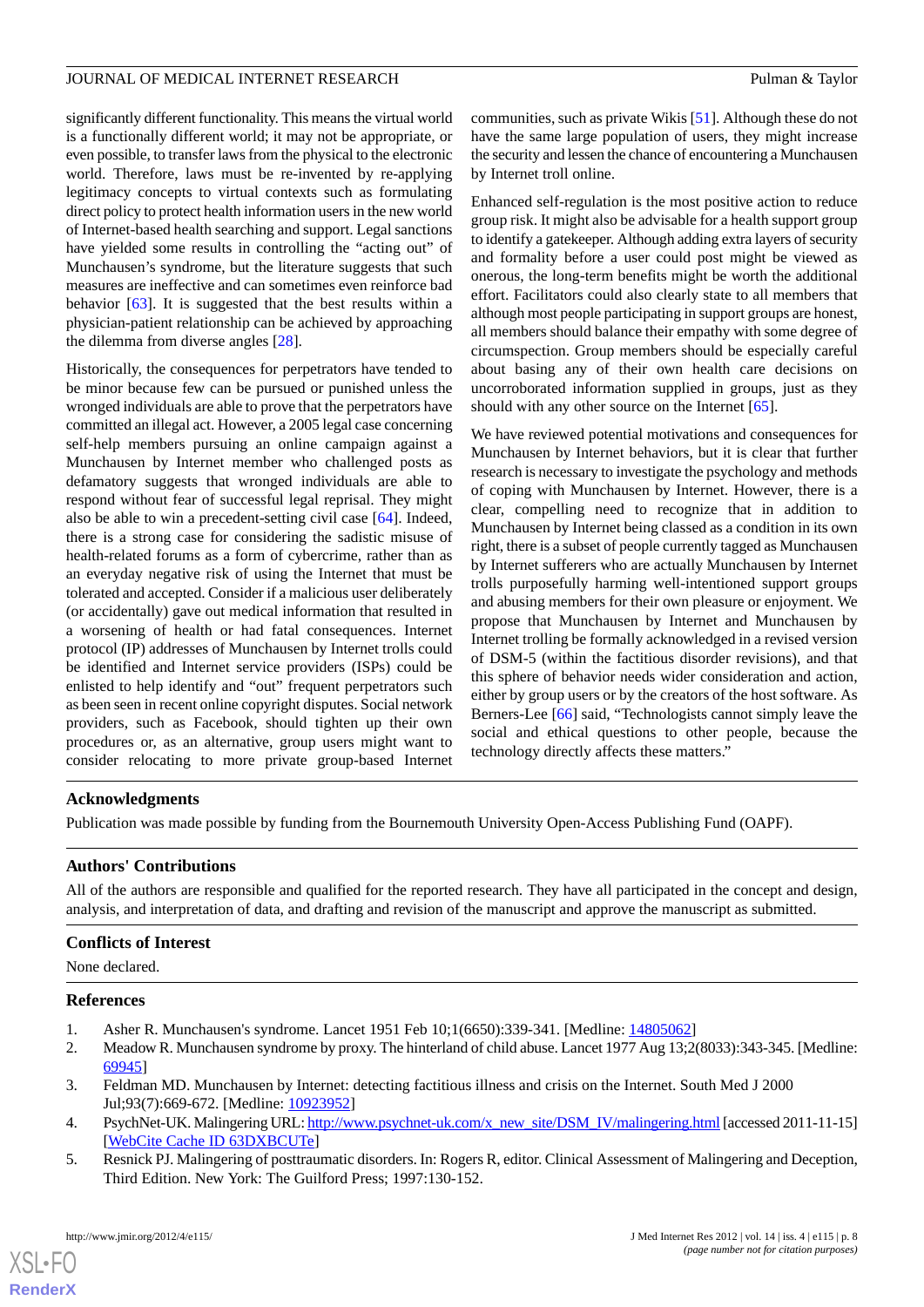## JOURNAL OF MEDICAL INTERNET RESEARCH **Pulman & Taylor** Pulman & Taylor

- <span id="page-8-0"></span>6. Lurid FB. Galen on malingering, centaurs, diabetes, and other subjects more or less related. In: Proceedings of the Charaka Club, Volume X. Baltimore: Williams & Wilkins Co; 1941:52-55.
- <span id="page-8-2"></span><span id="page-8-1"></span>7. Field MG. Structured strain in the role of the Soviet physician. The American Journal of Sociology 1953;58(5):493-502.
- <span id="page-8-3"></span>8. Doescher MP, Saver BG, Franks P, Fiscella K. Racial and ethnic disparities in perceptions of physician style and trust. Arch Fam Med 2000 Dec;9(10):1156-1163. [Medline: [11115223](http://www.ncbi.nlm.nih.gov/entrez/query.fcgi?cmd=Retrieve&db=PubMed&list_uids=11115223&dopt=Abstract)]
- <span id="page-8-4"></span>9. Boehm FH. Building trust. Family Practice News 2003;33(15)(12(11)).
- <span id="page-8-5"></span>10. Piette JD, Heisler M, Krein S, Kerr EA. The role of patient-physician trust in moderating medication nonadherence due to cost pressures. Arch Intern Med 2005;165(15):1749-1755. [doi: [10.1001/archinte.165.15.1749\]](http://dx.doi.org/10.1001/archinte.165.15.1749) [Medline: [16087823\]](http://www.ncbi.nlm.nih.gov/entrez/query.fcgi?cmd=Retrieve&db=PubMed&list_uids=16087823&dopt=Abstract)
- <span id="page-8-6"></span>11. Pearson SD, Raeke LH. Patients' trust in physicians: many theories, few measures, and little data. J Gen Intern Med 2000 Jul;15(7):509-513. [Medline: [10940139\]](http://www.ncbi.nlm.nih.gov/entrez/query.fcgi?cmd=Retrieve&db=PubMed&list_uids=10940139&dopt=Abstract)
- <span id="page-8-7"></span>12. Montague EN, Winchester WW, Kleiner BM. Trust in medical technology by patients and health care providers in obstetric work systems. Behav Inf Technol 2010 Sep;29(5):541-554. [doi: [10.1080/01449291003752914](http://dx.doi.org/10.1080/01449291003752914)] [Medline: [20802836](http://www.ncbi.nlm.nih.gov/entrez/query.fcgi?cmd=Retrieve&db=PubMed&list_uids=20802836&dopt=Abstract)]
- <span id="page-8-8"></span>13. Swains H. Wired UK. 2009 May 25. Q&A: Munchausen by internet URL: [http://www.wired.co.uk/news/archive/2009-03/](http://www.wired.co.uk/news/archive/2009-03/24/qa-munchausen-by-internet) [24/qa-munchausen-by-internet](http://www.wired.co.uk/news/archive/2009-03/24/qa-munchausen-by-internet) [accessed 2011-11-15] [\[WebCite Cache ID 63DQh4Nsq\]](http://www.webcitation.org/

                                    63DQh4Nsq)
- <span id="page-8-9"></span>14. Gavin H. On feigned and factitious diseases, chiefly of soldiers and seamen; on the means used to simulate or produce them, and on the best modes of discovering imposters: Being the Prize Essay in the Class of Military Surgery, in the University of Edinburgh, 1835-6, with Additions. London: John Churchill; 1843.
- <span id="page-8-10"></span>15. Alinejad NA, Oettel DJ. Factitious disorder as repeated diabetic ketoacidosis: a case report. Innov Clin Neurosci 2011 Feb;8(2):41-47. [Medline: [21468297](http://www.ncbi.nlm.nih.gov/entrez/query.fcgi?cmd=Retrieve&db=PubMed&list_uids=21468297&dopt=Abstract)]
- <span id="page-8-11"></span>16. Lipsitt DR. Introduction. In: The Spectrum of Factitious Disorders. Washington, DC: American Psychiatric Press; 1996:xix-xxviii.
- <span id="page-8-12"></span>17. Savino AC, Fordtran JS. Factitious disease: clinical lessons from case studies at Baylor University Medical Center. Proc (Bayl Univ Med Cent) 2006 Jul;19(3):195-208. [Medline: [17252033\]](http://www.ncbi.nlm.nih.gov/entrez/query.fcgi?cmd=Retrieve&db=PubMed&list_uids=17252033&dopt=Abstract)
- <span id="page-8-13"></span>18. Grady D. NY Times. 1998 Apr 23. Faking pain and suffering in internet support groups URL: [http://www.nytimes.com/](http://www.nytimes.com/1998/04/23/technology/faking-pain-and-suffering-in-internet-support-groups.html) [1998/04/23/technology/faking-pain-and-suffering-in-internet-support-groups.html](http://www.nytimes.com/1998/04/23/technology/faking-pain-and-suffering-in-internet-support-groups.html)[accessed 2011-11-15] [\[WebCite Cache](http://www.webcitation.org/

                                    63DPqDD3i) [ID 63DPqDD3i\]](http://www.webcitation.org/

                                    63DPqDD3i)
- <span id="page-8-15"></span><span id="page-8-14"></span>19. Doherty AM, Sheehan JD. Munchausen's syndrome--more common than we realize? Ir Med J 2010 Jun;103(6):179-181. [Medline: [20669602](http://www.ncbi.nlm.nih.gov/entrez/query.fcgi?cmd=Retrieve&db=PubMed&list_uids=20669602&dopt=Abstract)]
- <span id="page-8-16"></span>20. Griffiths EJ, Kampa R, Pearce C, Sakellariou A, Solan MC. Munchausen's syndrome by Google. Ann R Coll Surg Engl 2009 Mar;91(2):159-160. [doi: [10.1308/003588409X391938](http://dx.doi.org/10.1308/003588409X391938)] [Medline: [19317939\]](http://www.ncbi.nlm.nih.gov/entrez/query.fcgi?cmd=Retrieve&db=PubMed&list_uids=19317939&dopt=Abstract)
- <span id="page-8-18"></span><span id="page-8-17"></span>21. PsychNet-UK. Factitious disorder by proxy URL: [http://www.psychnet-uk.com/x\\_new\\_site/DSM\\_IV/](http://www.psychnet-uk.com/x_new_site/DSM_IV/factitious_disorder_by_proxy.html) [factitious\\_disorder\\_by\\_proxy.html](http://www.psychnet-uk.com/x_new_site/DSM_IV/factitious_disorder_by_proxy.html) [accessed 2012-08-03] [\[WebCite Cache ID 69du1qGmR\]](http://www.webcitation.org/

                                    69du1qGmR)
- <span id="page-8-19"></span>22. NHS Choices. Fabricated or induced illness URL: [http://www.nhs.uk/conditions/fabricated-or-induced-illness/Pages/](http://www.nhs.uk/conditions/fabricated-or-induced-illness/Pages/Introduction.aspx) [Introduction.aspx](http://www.nhs.uk/conditions/fabricated-or-induced-illness/Pages/Introduction.aspx) [accessed 2011-12-23] [[WebCite Cache ID 648yKJ5k8\]](http://www.webcitation.org/

                                    648yKJ5k8)
- 23. Turkle S. Life on the Screen: Identity in the Age of the Internet. New York: Simon & Schuster; 1995.
- <span id="page-8-20"></span>24. Wikipedia. Münchausen by Internet URL: <http://en.wikipedia.org/wiki/Cybermunch> [accessed 2012-01-24] [[WebCite](http://www.webcitation.org/

                                    64va6BCyD) [Cache ID 64va6BCyD\]](http://www.webcitation.org/

                                    64va6BCyD)
- <span id="page-8-21"></span>25. American Psychiatric Association. American Psychiatric Association DSM-5 Development. Proposed Revisions/Other Disorders/V 06 Factitious Disorder/Factitious Disorder URL: [http://www.dsm5.org/ProposedRevision/Pages/proposedrevision.](http://www.dsm5.org/ProposedRevision/Pages/proposedrevision.aspx?rid=386) [aspx?rid=386](http://www.dsm5.org/ProposedRevision/Pages/proposedrevision.aspx?rid=386) [accessed 2012-02-01] [\[WebCite Cache ID 6586wzAFq](http://www.webcitation.org/

                                    6586wzAFq)]
- <span id="page-8-22"></span>26. American Psychiatric Association. American Psychiatric Association DSM-5 Development. Proposed Revisions/Somatic Symptom Disorders/J 02 Illness Anxiety Disorder URL: [http://www.dsm5.org/proposedrevision/pages/proposedrevision.](http://www.dsm5.org/proposedrevision/pages/proposedrevision.aspx?rid=10) [aspx?rid=10](http://www.dsm5.org/proposedrevision/pages/proposedrevision.aspx?rid=10) [accessed 2012-02-01] [\[WebCite Cache ID 6588Rwt9X\]](http://www.webcitation.org/

                                    6588Rwt9X)
- <span id="page-8-24"></span><span id="page-8-23"></span>27. Cunningham JM, Feldman MD. Munchausen by Internet: current perspectives and three new cases. Psychosomatics 2011 Apr;52(2):185-189. [doi: [10.1016/j.psym.2010.11.005\]](http://dx.doi.org/10.1016/j.psym.2010.11.005) [Medline: [21397112\]](http://www.ncbi.nlm.nih.gov/entrez/query.fcgi?cmd=Retrieve&db=PubMed&list_uids=21397112&dopt=Abstract)
- 28. Caocci G, Pisu S, La Nasa G. A simulated case of chronic myeloid leukemia: the growing risk of Munchausen's syndrome by internet. Leuk Lymphoma 2008 Sep;49(9):1826-1828. [doi: [10.1080/10428190802179889](http://dx.doi.org/10.1080/10428190802179889)] [Medline: [18608864](http://www.ncbi.nlm.nih.gov/entrez/query.fcgi?cmd=Retrieve&db=PubMed&list_uids=18608864&dopt=Abstract)]
- <span id="page-8-25"></span>29. McCulloch V, Feldman MD. Munchausen by proxy by Internet. Child Abuse Negl 2011 Nov;35(11):965-966. [doi: [10.1016/j.chiabu.2011.05.020](http://dx.doi.org/10.1016/j.chiabu.2011.05.020)] [Medline: [22074757\]](http://www.ncbi.nlm.nih.gov/entrez/query.fcgi?cmd=Retrieve&db=PubMed&list_uids=22074757&dopt=Abstract)
- <span id="page-8-27"></span><span id="page-8-26"></span>30. Daily Mail Reporter. Mail Online. 2011 Apr 05. Mother caught smearing faeces on her sick three-year-old daughter's IV is jailed for 20 years URL: [http://www.dailymail.co.uk/news/article-1373500/](http://www.dailymail.co.uk/news/article-1373500/Emily-Beth-McDonald-jailed-20-years-smearing-faeces-sick-daughters-IV.html) [Emily-Beth-McDonald-jailed-20-years-smearing-faeces-sick-daughters-IV.html](http://www.dailymail.co.uk/news/article-1373500/Emily-Beth-McDonald-jailed-20-years-smearing-faeces-sick-daughters-IV.html) [accessed 2011-12-23] [\[WebCite Cache](http://www.webcitation.org/

                                    648zY8KcG) [ID 648zY8KcG](http://www.webcitation.org/

                                    648zY8KcG)]
- 31. Eysenbach G, Powell J, Kuss O, Sa ER. Empirical studies assessing the quality of health information for consumers on the world wide web: a systematic review. JAMA 2002;287(20):2691-2700. [Medline: [12020305\]](http://www.ncbi.nlm.nih.gov/entrez/query.fcgi?cmd=Retrieve&db=PubMed&list_uids=12020305&dopt=Abstract)
- 32. Joinson A. Understanding the Psychology of Internet Behaviour: Virtual Worlds, Real Lives. New York: Palgrave Macmillan; 2003.
- 33. Fox N, Ward K, O'Rourke A. Pro-anorexia, weight-loss drugs and the internet: an "anti-recovery" explanatory model of anorexia. Sociol Health Illn 2005 Nov; 27(7): 944-971. [doi: [10.1111/j.1467-9566.2005.00465.x](http://dx.doi.org/10.1111/j.1467-9566.2005.00465.x)] [Medline: [16313524](http://www.ncbi.nlm.nih.gov/entrez/query.fcgi?cmd=Retrieve&db=PubMed&list_uids=16313524&dopt=Abstract)]

[XSL](http://www.w3.org/Style/XSL)•FO **[RenderX](http://www.renderx.com/)**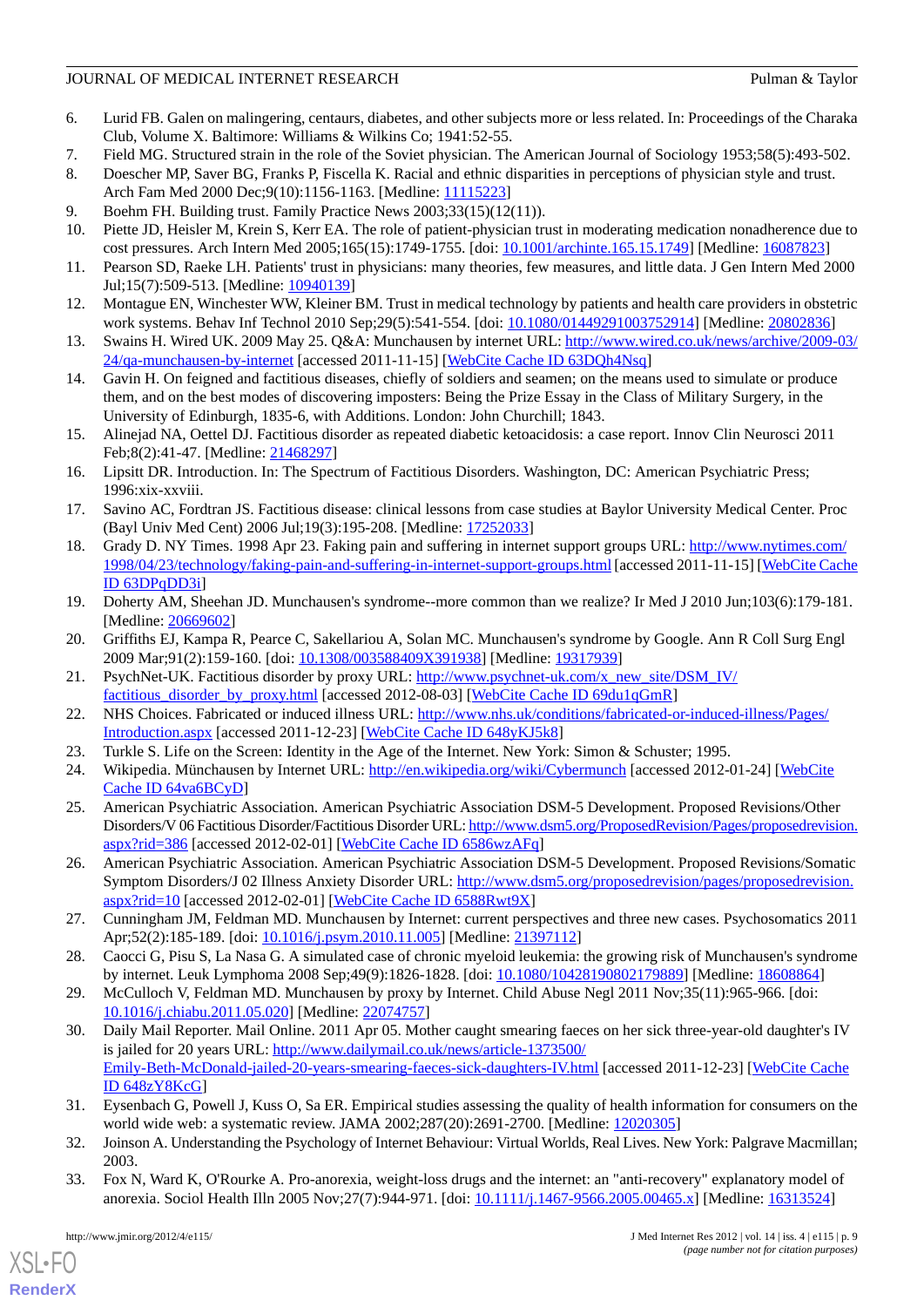## JOURNAL OF MEDICAL INTERNET RESEARCH **Pulman & Taylor** Pulman & Taylor

- <span id="page-9-0"></span>34. Wright B, Partridge I, Williams C. Management of chronic fatigue syndrome in children. Advances in Psychiatric Treatment 2000;6:145-152. [doi: [10.1192/apt.6.2.145\]](http://dx.doi.org/10.1192/apt.6.2.145)
- <span id="page-9-2"></span><span id="page-9-1"></span>35. Lustig A, Mackay S, Strauss J. Morgellons disease as internet meme. Psychosomatics 2009;50(1):90. [doi: [10.1176/appi.psy.50.1.90](http://dx.doi.org/10.1176/appi.psy.50.1.90)] [Medline: [19213978](http://www.ncbi.nlm.nih.gov/entrez/query.fcgi?cmd=Retrieve&db=PubMed&list_uids=19213978&dopt=Abstract)]
- <span id="page-9-3"></span>36. Vila-Rodriguez F, Macewan BG. Delusional parasitosis facilitated by web-based dissemination. Am J Psychiatry 2008 Dec;165(12):1612. [doi: [10.1176/appi.ajp.2008.08081283](http://dx.doi.org/10.1176/appi.ajp.2008.08081283)] [Medline: [19047336](http://www.ncbi.nlm.nih.gov/entrez/query.fcgi?cmd=Retrieve&db=PubMed&list_uids=19047336&dopt=Abstract)]
- <span id="page-9-4"></span>37. Suler J. The online disinhibition effect. Cyberpsychol Behav 2004 Jun;7(3):321-326. [doi: [10.1089/1094931041291295\]](http://dx.doi.org/10.1089/1094931041291295) [Medline: [15257832](http://www.ncbi.nlm.nih.gov/entrez/query.fcgi?cmd=Retrieve&db=PubMed&list_uids=15257832&dopt=Abstract)]
- <span id="page-9-5"></span>38. Taylor J, MacDonald J. The effects of asynchronous computer-mediated group interaction on group processes. Social Science Computer Review 2002;20(3):260-274. [doi: [10.1177/089443930202000304](http://dx.doi.org/10.1177/089443930202000304)]
- <span id="page-9-6"></span>39. Mealy M, Stephan W, Urrutia IC. The acceptability of lies: a comparison of Ecuadorians and Euro-Americans. Int J Intercultural Relations 2007;31(6):689-702.
- <span id="page-9-7"></span>40. Utz S, Beukeboom CJ. The role of social network sites in romantic relationships. Journal of Computer-Mediated Communication 2011;16(4):511-527. [doi: [10.1111/j.1083-6101.2011.01552.x\]](http://dx.doi.org/10.1111/j.1083-6101.2011.01552.x)
- <span id="page-9-8"></span>41. Walther JB. Computer-mediated communication: impersonal, interpersonal, and hyperpersonal interaction. Communication Research 1996;23(1):3-43. [doi: [10.1177/009365096023001001\]](http://dx.doi.org/10.1177/009365096023001001)
- <span id="page-9-9"></span>42. Walther JB. Selective self-presentation in computer-mediated communication: hyperpersonal dimensions of technology, language, and cognition. Computers in Human Behavior 2007;23(5):2538-2557. [doi: [10.1016/j.chb.2006.05.002\]](http://dx.doi.org/10.1016/j.chb.2006.05.002)
- <span id="page-9-10"></span>43. Caspi A, Gorsky P. Online deception: prevalence, motivation, and emotion. Cyberpsychol Behav 2006 Feb;9(1):54-59. [doi: [10.1089/cpb.2006.9.54\]](http://dx.doi.org/10.1089/cpb.2006.9.54) [Medline: [16497118\]](http://www.ncbi.nlm.nih.gov/entrez/query.fcgi?cmd=Retrieve&db=PubMed&list_uids=16497118&dopt=Abstract)
- <span id="page-9-12"></span><span id="page-9-11"></span>44. Geefe R. The Observer. 1999 May 30. Time to go URL: [http://www.guardian.co.uk/theobserver/1999/may/30/featuresreview.](http://www.guardian.co.uk/theobserver/1999/may/30/featuresreview.review1) [review1](http://www.guardian.co.uk/theobserver/1999/may/30/featuresreview.review1) [accessed 2011-11-15] [\[WebCite Cache ID 63DQUzje9](http://www.webcitation.org/

                                    63DQUzje9)]
- <span id="page-9-14"></span>45. Stokes P. Ghosts in the machine: do the dead live on in Facebook? Philosophy & Technology 2011;25:363-317. [doi: [10.1007/s13347-011-0050-7\]](http://dx.doi.org/10.1007/s13347-011-0050-7)
- <span id="page-9-13"></span>46. Ellison N, Heino R, Gibbs J. Managing impressions online: self-presentation processes in the online dating environment. Journal of Computer-Mediated Communication 2006;11:415-441. [doi: [10.1111/j.1083-6101.2006.00020.x](http://dx.doi.org/10.1111/j.1083-6101.2006.00020.x)]
- <span id="page-9-15"></span>48. Mehdizadeh S. Self-presentation 2.0: narcissism and self-esteem on Facebook. Cyberpsychol Behav Soc Netw 2010 Aug;13(4):357-364. [doi: [10.1089/cyber.2009.0257](http://dx.doi.org/10.1089/cyber.2009.0257)] [Medline: [20712493](http://www.ncbi.nlm.nih.gov/entrez/query.fcgi?cmd=Retrieve&db=PubMed&list_uids=20712493&dopt=Abstract)]
- <span id="page-9-17"></span><span id="page-9-16"></span>47. Oltmanns FT, Emery ER, Taylor S. Abnormal Psychology. Upper Saddle River, NJ: Pearson/Prentice Hall; 2007.
- <span id="page-9-18"></span>49. Campbell WK. Narcissism and romantic attraction. Journal of Personality and Social Psychology 1999;77:1254-1270. [doi: [10.1037/0022-3514.77.6.1254\]](http://dx.doi.org/10.1037/0022-3514.77.6.1254)
- <span id="page-9-19"></span>50. Shea V. Netiquette. San Francisco: Albion Books; 1994.
- <span id="page-9-20"></span>51. Pulman A. Blogs, Wikis, Podcasts and More (Pocket Study Skills). Basingstoke: Palgrave Macmillan; 2009.
- 52. Donath JS. Identity and deception in the virtual community. In: Communities in Cyberspace. London: Routledge; 1999:29-59.
- <span id="page-9-21"></span>53. Bachl M, Paget H. 9 News. 2010 Apr 01. Internet without laws a 'recipe for anarchy' URL: [http://news.ninemsn.com.au/](http://news.ninemsn.com.au/national/1034842/internet-without-laws-a-recipe-for-anarchy) [national/1034842/internet-without-laws-a-recipe-for-anarchy](http://news.ninemsn.com.au/national/1034842/internet-without-laws-a-recipe-for-anarchy) [accessed 2011-11-15] [[WebCite Cache ID 63DVLwJ4R](http://www.webcitation.org/

                                    63DVLwJ4R)]
- <span id="page-9-22"></span>54. Recupero PR. The mental status examination in the age of the internet. J Am Acad Psychiatry Law 2010;38(1):15-26. [Medline: [20305070](http://www.ncbi.nlm.nih.gov/entrez/query.fcgi?cmd=Retrieve&db=PubMed&list_uids=20305070&dopt=Abstract)]
- <span id="page-9-23"></span>55. Sherman M, Trief P, Sprafkin R. Impression management in the psychiatric interview: quality, style, and individual differences. J Consult Clin Psychol 1975 Dec;43(6):867-871. [Medline: [1194481\]](http://www.ncbi.nlm.nih.gov/entrez/query.fcgi?cmd=Retrieve&db=PubMed&list_uids=1194481&dopt=Abstract)
- <span id="page-9-25"></span><span id="page-9-24"></span>56. Barak A. Phantom emotions: psychological determinants of emotional experiences on the Internet. In: The Oxford Handbook of Internet Psychology. Oxford: Oxford University Press; 2007:303-329.
- 57. Madden M, Fox S, Smith A, Vitak J. Digital footprints: online identity management and search in the age of transparency. Washington, DC: Pew Internet & American Life Project; Dec 16, 2007.
- <span id="page-9-26"></span>58. Johnson B. The Guardian. 2001 May 28. The short life of Kaycee Nicole URL: [http://www.guardian.co.uk/technology/](http://www.guardian.co.uk/technology/2001/may/28/internetnews.mondaymediasection/print) [2001/may/28/internetnews.mondaymediasection/print](http://www.guardian.co.uk/technology/2001/may/28/internetnews.mondaymediasection/print) [accessed 2011-11-15] [\[WebCite Cache ID 63DQA0soE\]](http://www.webcitation.org/

                                    63DQA0soE)
- <span id="page-9-27"></span>59. Stone B, Richtel M. New York Times. 2007 Jul 16. The hand that controls the sock puppet could get slapped URL: [http:/](http://www.nytimes.com/2007/07/16/technology/16blog.html?ex=1342238400&en=9a3424961f9d2163&ei=5088&partner=rssnyt&emc=rss) [/www.nytimes.com/2007/07/16/technology/16blog.](http://www.nytimes.com/2007/07/16/technology/16blog.html?ex=1342238400&en=9a3424961f9d2163&ei=5088&partner=rssnyt&emc=rss) [html?ex=1342238400&en=9a3424961f9d2163&ei=5088&partner=rssnyt&emc=rss](http://www.nytimes.com/2007/07/16/technology/16blog.html?ex=1342238400&en=9a3424961f9d2163&ei=5088&partner=rssnyt&emc=rss)[accessed 2011-12-23] [\[WebCite Cache](http://www.webcitation.org/

                                    6490ktBUe) [ID 6490ktBUe\]](http://www.webcitation.org/

                                    6490ktBUe)
- <span id="page-9-29"></span><span id="page-9-28"></span>60. Herring S, Job-Slider K, Scheckler R, Barb S. Searching for safety online: managing Trolling in a feminist forum. The Information Society 2002;18(5):371-384. [doi: [10.1080/01972240290108186](http://dx.doi.org/10.1080/01972240290108186)]
- 61. Pfeil U, Zaphiris P. Applying qualitative content analysis to study online support communities. Universal Access in the Information Society 2009;9:1-16. [doi: [10.1007/s10209-009-0154-3\]](http://dx.doi.org/10.1007/s10209-009-0154-3)
- 62. Whitworth B, de Moor A. Legitimate by design: towards trusted virtual community environments. Behaviour & Information Technology 2003;22(1):31-51. [doi: [10.1080/01449290301783](http://dx.doi.org/10.1080/01449290301783)]
- 63. Elmore JL. Munchausen syndrome: an endless search for self, managed by house arrest and mandated treatment. Ann Emerg Med 2005 May;45(5):561-563. [doi: [10.1016/j.annemergmed.2004.11.034\]](http://dx.doi.org/10.1016/j.annemergmed.2004.11.034) [Medline: [15855960](http://www.ncbi.nlm.nih.gov/entrez/query.fcgi?cmd=Retrieve&db=PubMed&list_uids=15855960&dopt=Abstract)]

[XSL](http://www.w3.org/Style/XSL)•FO **[RenderX](http://www.renderx.com/)**